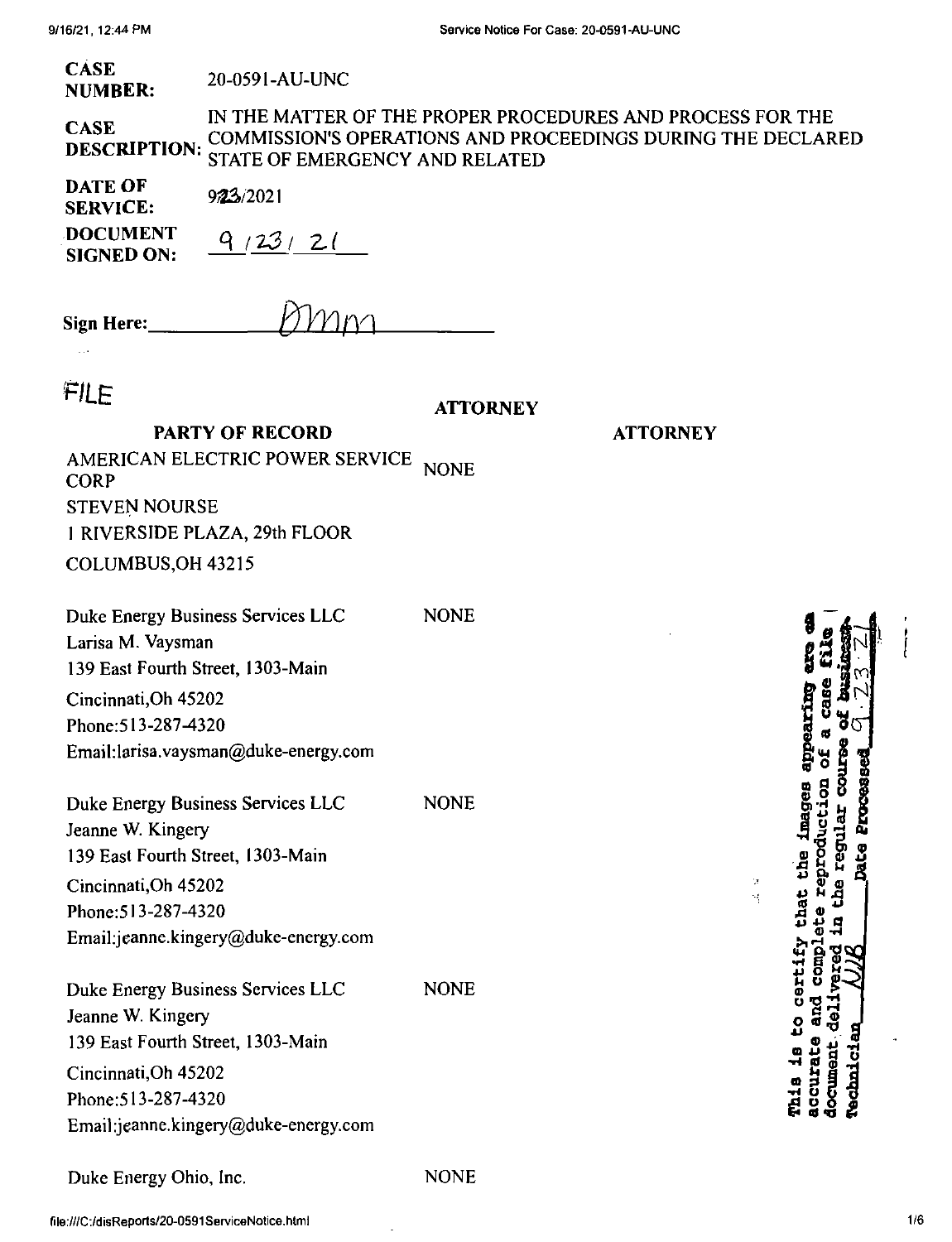9/16/21, 12:44 PM

Rocco O. D'Ascenzo 139 East Fourth Street, 1303-Main Cincinnati,Oh 45202 Phone:513-287-4320 Email:rocco.dascenzo@duke-energy.com

| none | *Bingham, Deb J. Ms.                       |
|------|--------------------------------------------|
|      | Office of the Ohio Consumers' Counsel      |
|      | 65 East State Street, 7th Floor            |
|      | Columbus, OH 43215-4203                    |
|      | Phone: 614-466-1311                        |
|      | Fax:614-466-9475                           |
|      | Email:debra.bingham@occ.ohio.gov           |
| none | *Watchorn, Christine E. Ms.                |
|      | <b>FirstEnergy Service Company</b>         |
|      | 100 E. Broad Street                        |
|      | Suite 2225                                 |
|      | Columbus, OH 43215                         |
|      | Phone: 614-437-0183                        |
|      | Fax:330-245-5682                           |
|      | Email: cwatchorn@firstenergycorp.com       |
| none | *Hehmeyer, Kari D Ms.                      |
|      | Benesch, Friedlander, Coplan & Aronoff LLP |
|      | 41 South High Street                       |
|      | Suite 2600                                 |
|      | Columbus, OH 43215-6164                    |
|      | Phone: 614-223-9344                        |
|      | Fax:614-223-9330                           |
|      | Email:khehmeyer@beneschlaw.com             |
| none | *Allen, Bethany                            |
|      | <b>IGS</b> Energy                          |
|      | 6100 Emerald Parkway                       |
|      | Dublin, OH 43016                           |
|      | Phone: (614) 659-5384                      |
|      | Email:bethany.allen@igs.com                |
| none | WILSON, AMBROSIA E.                        |
|      | OHIO CONSUMERS COUNSEL                     |
|      | <b>65 EAST STATE STREET</b>                |

7TH FLOOR

COLUMBUS,OH 43215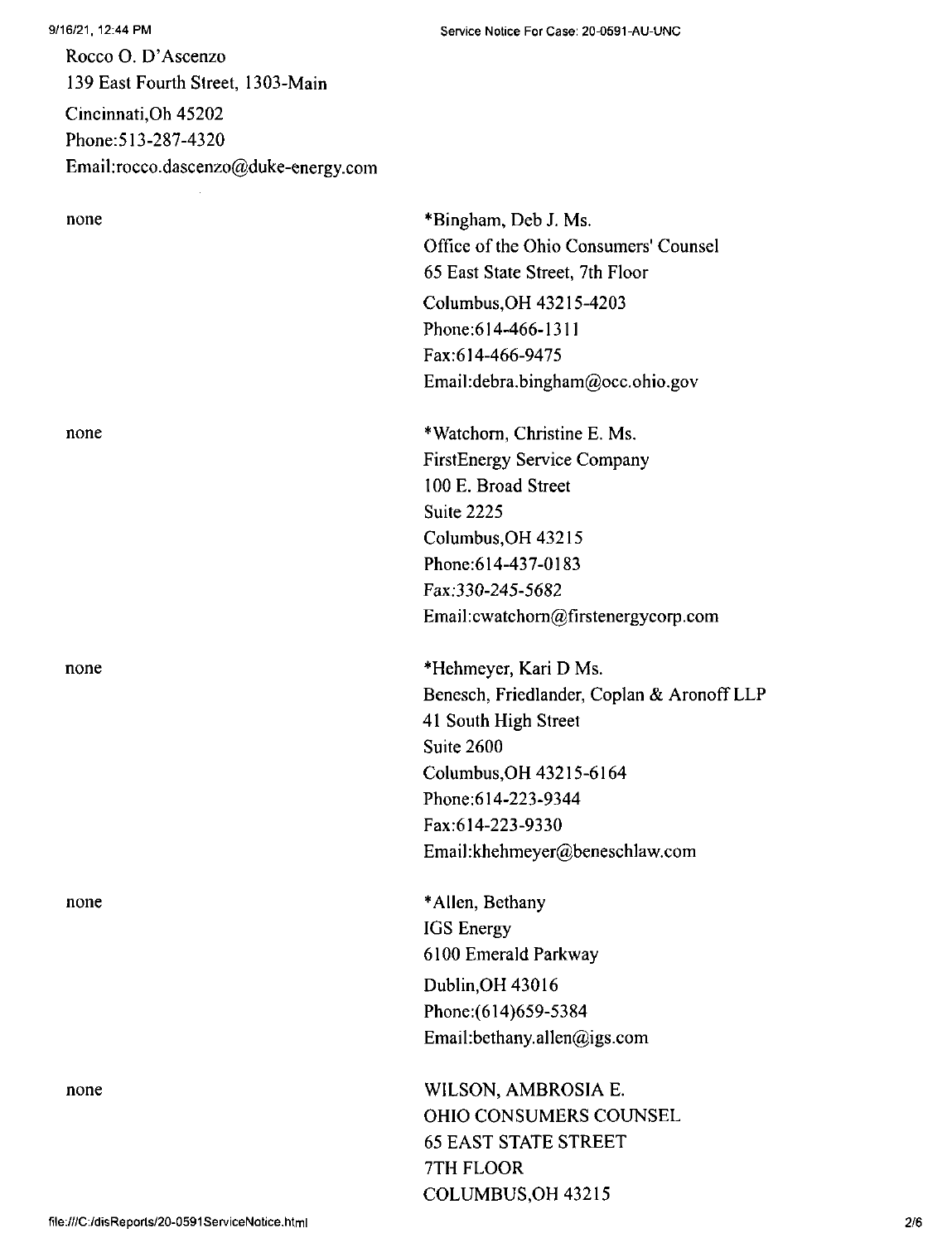| none | *Mallarnee, Patricia J Ms.              |
|------|-----------------------------------------|
|      | <b>Ohio Consumers' Counsel</b>          |
|      | 65 E. State St.                         |
|      | 7th Floor                               |
|      | Columbus, OH 43215                      |
|      | Phone: 614-466-1310                     |
|      | Email:patricia.mallamee@occ.ohio.gov    |
| none | *Cahill, Valerie A Ms.                  |
|      | Whitt-Sturtevant                        |
|      | 88 E. Broad St.                         |
|      | #1590                                   |
|      | Columbus, OH 43215                      |
|      | Phone: 614-405-8717                     |
|      | Email:cahill@whitt-sturtevant.com       |
| none | *Kennedy, Christopher T.                |
|      | Whitt Sturtevant LLP                    |
|      | 88 East Broad Street                    |
|      | <b>Suite 1590</b>                       |
|      | Columbus, OH 43215                      |
|      | Phone: 614-224-3912                     |
|      | Fax: 614-224-3960                       |
|      | Email:kennedy@whitt-sturtevant.com      |
| none | *Fischer, Mary E. Ms.                   |
|      | Public Utilities Commission of Ohio     |
|      | 180 E. Broad St.                        |
|      | Columbus, OH 43215                      |
|      | Phone: (614)466-0469                    |
|      | Email:mary.fischer@puco.ohio.gov        |
| none | BOTSCHNER-O'BRIEN, AMY                  |
|      | OFFICE OF THE OHIO CONSUMERS' COUNSEL   |
|      | 65 EAST STATE ST, 7TH FL                |
|      | COLUMBUS, OH 43215                      |
|      | Phone: 614-466-9575                     |
|      | Email:AMY.BOTSCHNER.OBRIEN@OCC.OHIO.GOV |
| none | *Chilcote, Heather A.                   |
|      | Public Utilities Commission of Ohio     |

Service Notice For Case: 20-0591-AU-UNC

Email:AMBROSIA.WILSON@OCC.OHIO.GOV

Phone:614-466-l292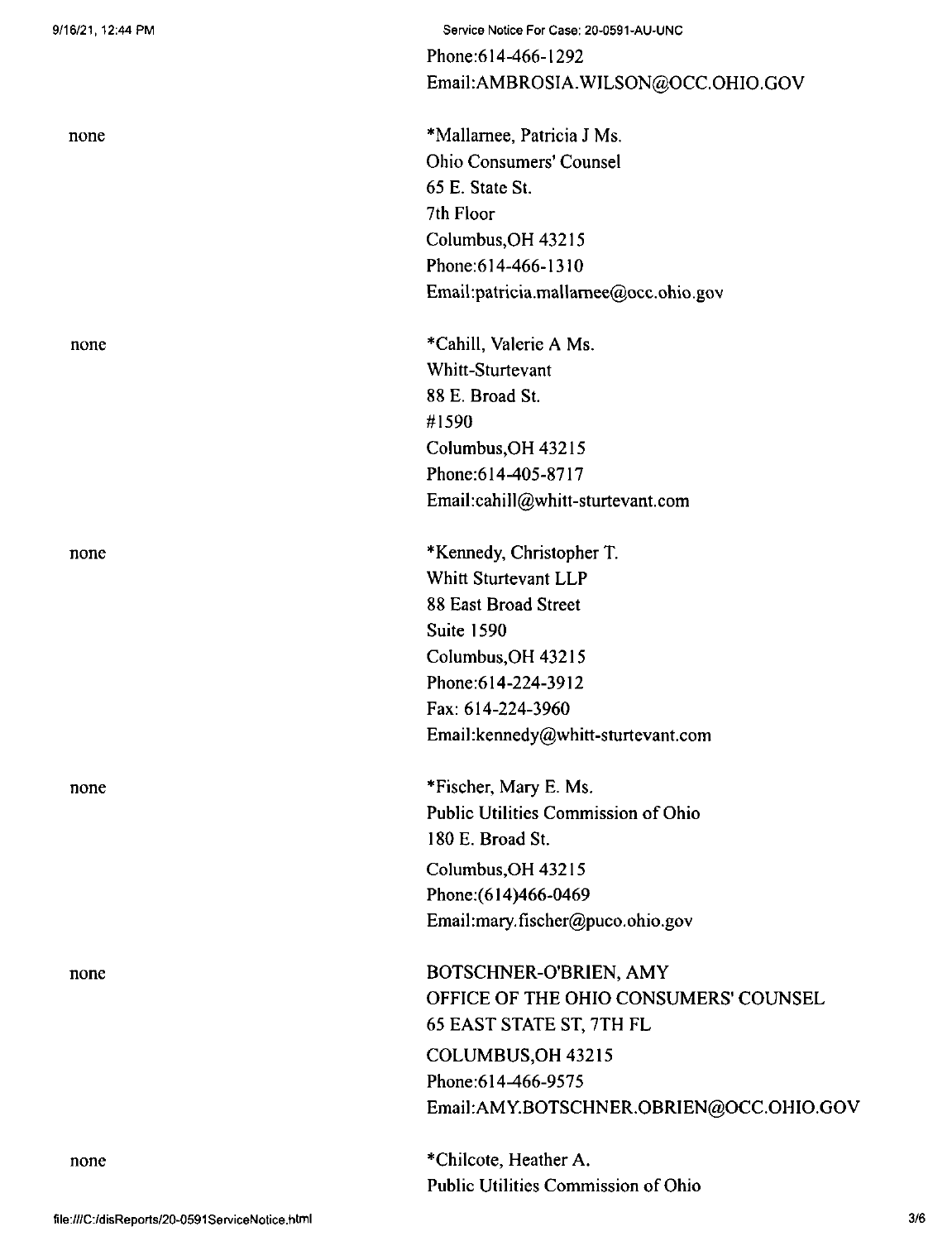| 9/16/21, 12:44 PM      | Service Notice For Case: 20-0591-AU-UNC |
|------------------------|-----------------------------------------|
|                        | 180 East Broad Street                   |
|                        | Columbus, OH 43215                      |
|                        | Phone: (614) 466-0407                   |
|                        | Email:heather.chilcote@puco.ohio.gov    |
| none                   | *Staff, Docketing                       |
|                        | Docketing                               |
|                        | 180 East Broad Street                   |
|                        | 11th Floor                              |
|                        | Columbus, OH 43215                      |
|                        | Phone: 614-466-4095                     |
|                        | Fax:614-466-0313                        |
|                        | Email:docketing@puco.ohio.gov           |
| none                   | *Schuler, Michael J Mr.                 |
|                        | The Dayton Power and Light Company      |
|                        | 1065 Woodman Dr.                        |
|                        | Dayton, OH 45432                        |
|                        | Phone: (937) 259-7358                   |
|                        | Email:michael.schuler@aes.com           |
| none                   | *King, Kelli C.                         |
|                        | <b>PUCO</b>                             |
|                        | 180 E. Broad St.                        |
|                        | Columbus, OH 43215                      |
|                        | Phone: (614) 466-0461                   |
|                        | Email:Kelli.King@puco.ohio.gov          |
| none                   | WILLIS, MAUREEN R                       |
|                        | <b>65 EAST STATE STREET, 7TH FLOOR</b>  |
|                        | COLUMBUS, OH 43215-4203                 |
|                        | Phone: 614-466-9567                     |
|                        | Email:MAUREEN.WILLIS@OCC.OHIO.GOV       |
| NOURSE, STEVEN         | <b>NONE</b>                             |
| 1 RIVERSIDE PLAZA      |                                         |
| COLUMBUS, OH 43215     |                                         |
| Phone: 614.716-1608    |                                         |
| Fax:614.716-2014       |                                         |
| Email:STNOURSE@AEP.COM |                                         |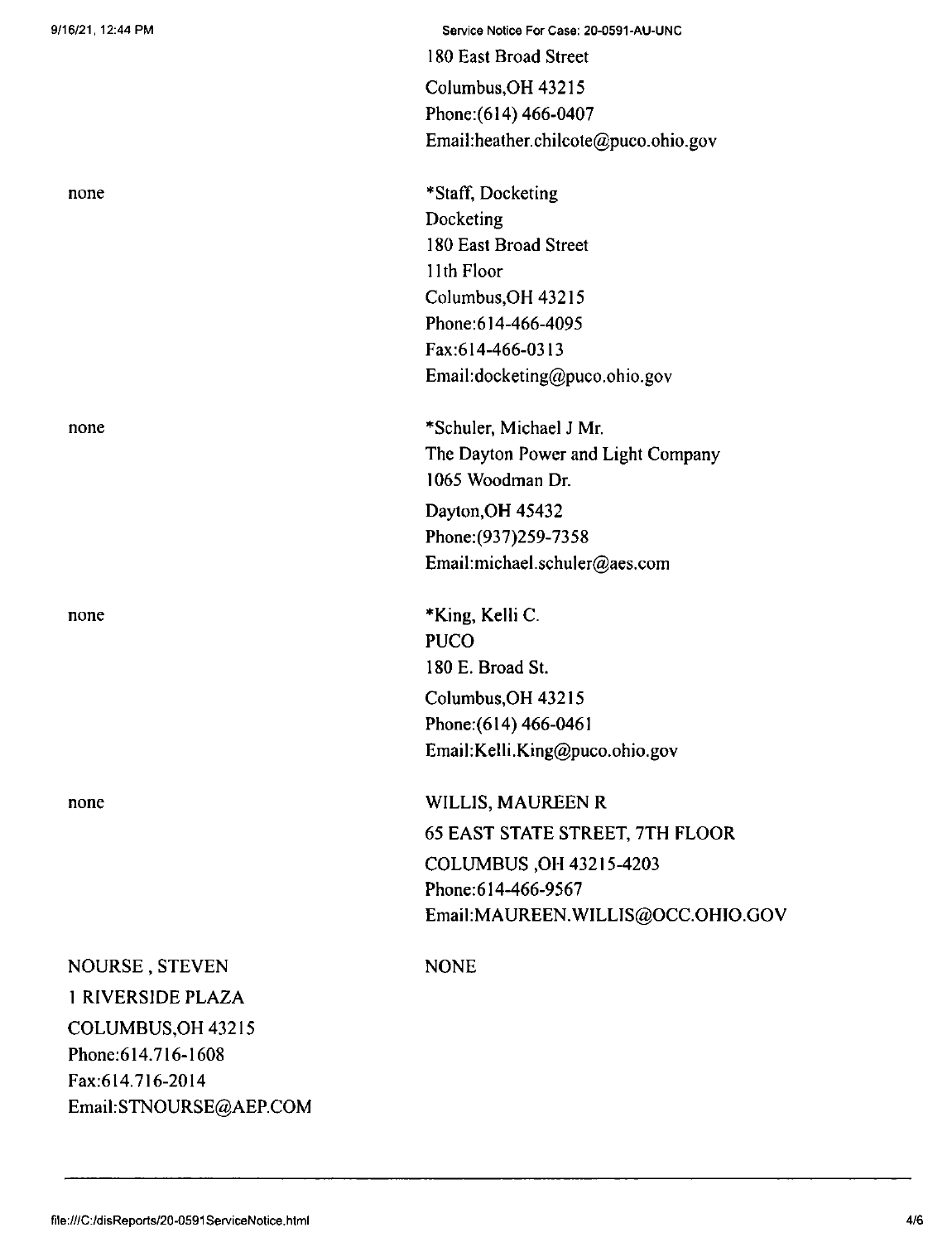## **INTERESTED PARTY**

## **ATTORNEY**

**NONE** 

CLEVELAND,OH 44102 Phone:(216) 408-6501 Email:MEISSNERJOSEPH@YAHOO.COM **PARTY OF RECORD** CITIZENS COALITION ATTY JOSEPH PATRICK MEISSNER 2234 WEST BOULEVARD

LEGAL AID SOCIETY OF COLUMBUS MELISSA BAKER LINVILLE 1108 CITY PARK AVENUE COLUMBUS,OH 43206 Phone:614-224-8374 Email:MLINVILLE@COLUMBUSLEGALAlD.ORG

OHIO CONSUMERS' COUNSEL WESTON, BRUCE

65 EAST STATE STREET 7TH FLOOR COLUMBUS,OH 43215-4213 Phone:614-466-9585 Email:BRYCE.MCKENNY@OCC.OHIO.GOV

OHIO POVERTY LAW CENTER SUSAN JAGERS 1108 CITY PARK AVE STE 200 COLUMBUS,OH 43206 Phone:(614) 824-2501 Email:SJAGERS@OHIOPOVERTYLAW.ORG

Athen,OH 45701 Phone:740-594-3558 ext. 8305 Email:plee@seols.org Southeastern Ohio Legal Services Staf Attorney Peggy Lee 964 East State Street

Linville, Melissa The Legal Aid Society of Columbus 1108 City Park Ave. Columbus,OH 43206

Email:Mlinville@columbuslegalaid.org

OHIO CONSUMERS' COUNSEL 65 E STATE ST 7th FLOOR COLUMBUS,OH 43215-4203 Phone:614-466-7964

Jagers, Susan Ohio Poverty Law Center 1108 City Park Avenue, Suite 200 Columbus,OH 43206 Phone:614-824-2501 Email:sjagers@ohiopovertylaw.org

LEE, PEGGY P SOUTHEASTERN OHIO LEGAL SERVICES 964 EAST STATE STREET ATHENS,OH 45701 Phone:740-594-3558 Email:PLEE@OSLSA.ORG

**PARTY OF RECORD**

NONE

**PARTY OF RECORD**

## **ATTORNEY**

NOURSE , STEVEN